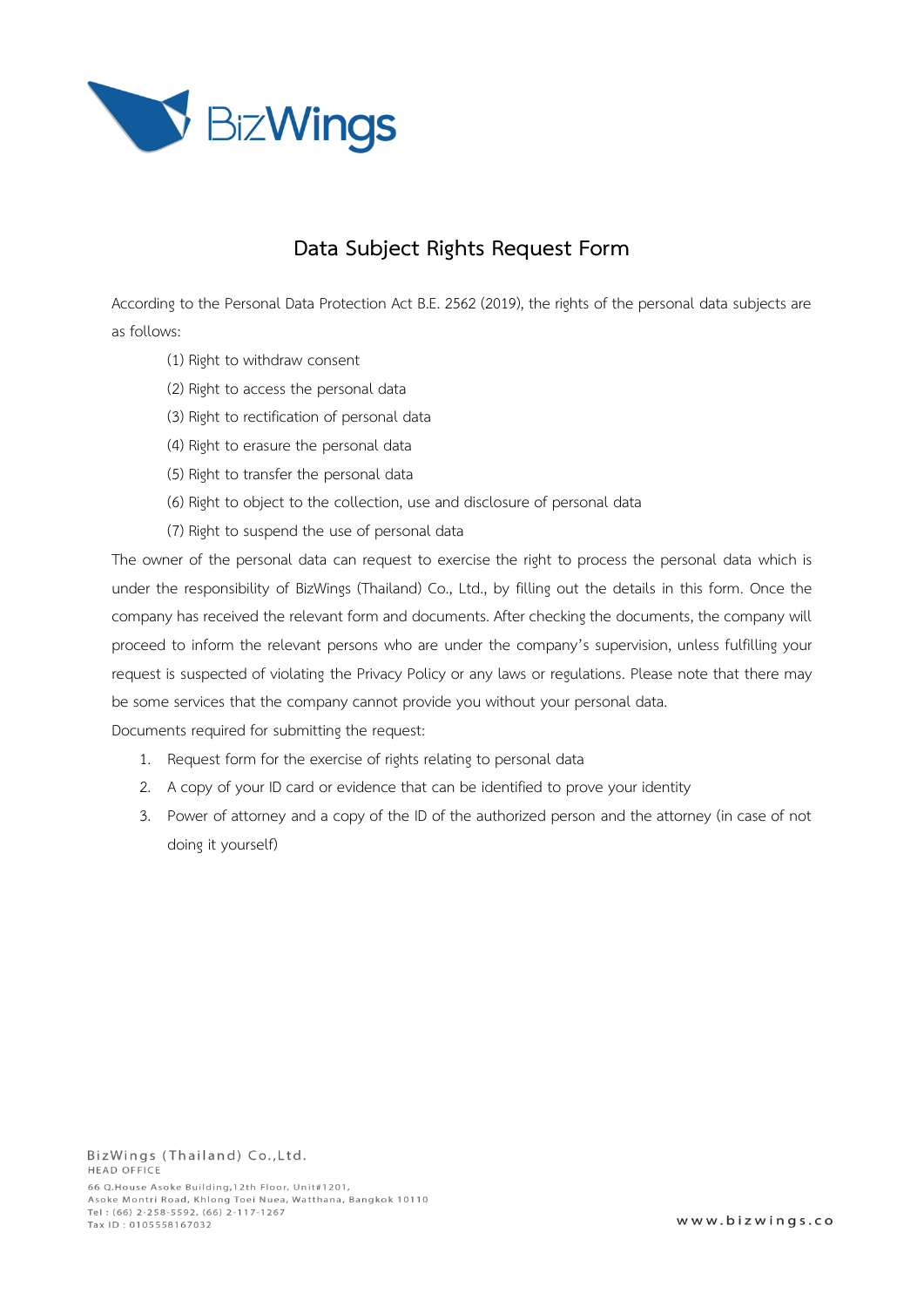

### **Part 1 : Preliminary details about the applicant (Please fill out the information completely**

| Name - Surname               |  |
|------------------------------|--|
| Address                      |  |
| Telephone number             |  |
| E-mail                       |  |
| Relationship with BizWings   |  |
| (Clients/Partners/Employees) |  |

Are you being a Data Subject?

○ Yes, I am the Data Subject

○ No, I am acting on behalf of the Data Subject as an attorney/representative

### **Part 2 : Details of the Data Subject (in case the attorney/representative acts on his behalf)**

| Name - Surname   |  |
|------------------|--|
| Address          |  |
| Telephone Number |  |
| E-mail           |  |
| Others (if any)  |  |

# **Part 3 : Details of the request**

**3.1 Type of personal data in respect of which you wish to exercise your right**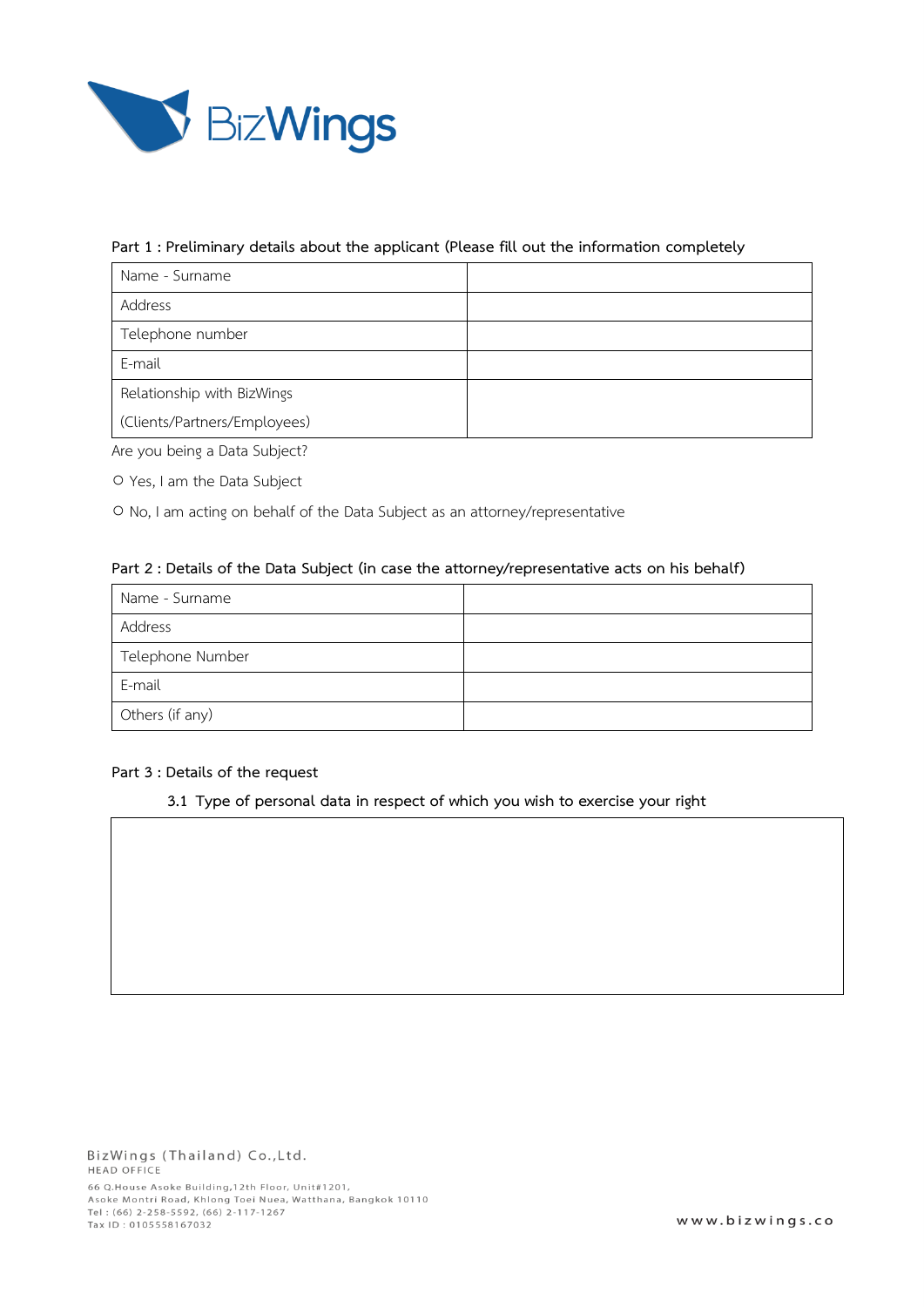

# **3.2 Request for**

- o Withdrawal of consent
- o Access and/or obtain a copy of personal data
- o Disclosure of the acquired personal data without consent of the Data Subject
- o Revision and/or update personal data
- o Removal, destruction of personal data or being kept anonymous
- o Objection to personal data processing

#### **3.3 Details of the request for the exercise of rights and reasons for requesting**

#### **3.4 Please provide supporting evidence (if any)**

- o For Thai nationals, a copy of the ID card of the Data Subject and/or (his/her) representative (if any) (please remove information on religion and blood type (if any))
- o For foreign nationals, a copy of the Data Subject's Passport and/or (his/her) representative (if any)
- o Power of Attorney (in case the applicant represents the Data Subject)
- o Other evidence

Please specify…………………………………………………………………………………….……